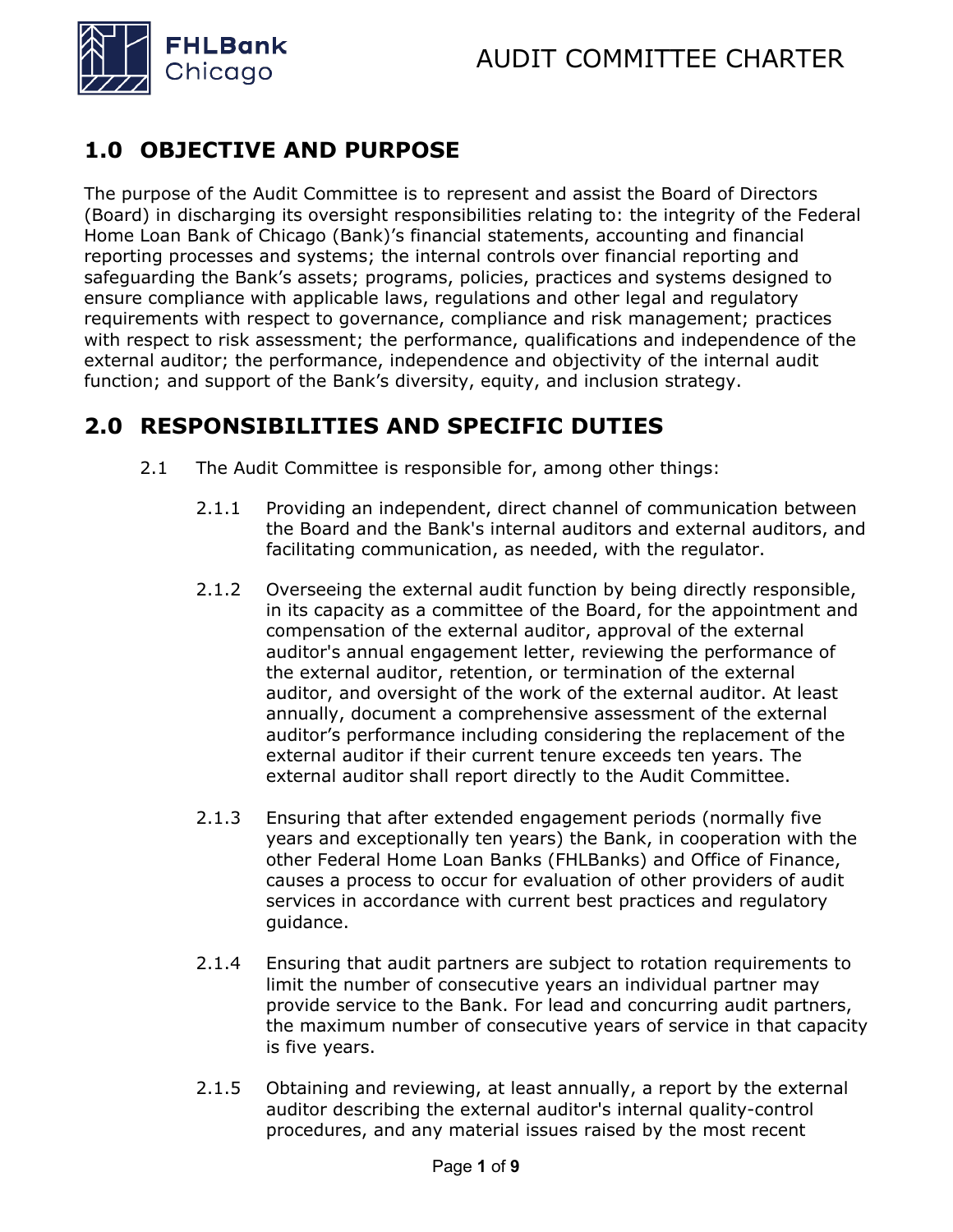

internal quality-control review, or peer review, or by any inquiry or investigation by governmental or professional authorities, within the preceding five years, respecting one or more independent audits carried out by the external auditor, and any steps taken to deal with any such issues.

- 2.1.6 Reviewing the basis for the Bank's financial statements and the external auditor's opinion rendered with respect to such financial statements (including the nature and extent of any significant changes in accounting principles or their application) and ensuring that policies are in place that are reasonably designed to achieve disclosure and transparency regarding the Bank's true financial performance and governance practices. Evaluation of significant accounting policies and treatments that have significant judgment, legal, reputational and safety and soundness risk or potentially do not follow GAAP or preferred practice.
- 2.1.7 Monitoring compliance with the Bank's anti-money laundering and suspicious activity reporting program, oversight of fraud risk assessment and similar compliance programs.
- 2.1.8 Approving in advance all audit and permissible non-audit services to be provided by the external auditor, and establishing policies and procedures for the pre-approval of audit and permissible non-audit services to be provided by the external auditor and other public accountants.
- 2.1.9 Considering, at least annually, the independence of the external auditor, including whether the external auditor's performance of permissible non-audit services is compatible with the auditor's independence, and obtaining and reviewing a report by the external auditor describing any relationships between the external auditor and the Bank and any other relationships that may adversely affect the independence of the external auditor. The Committee's discussions and decisions regarding the auditor's independence should be appropriately documented.
- 2.1.10 Reviewing and discussing with the external auditor: (i) the scope of any external audit; (ii) the results of the annual external audit; (iii) any problems or difficulties the auditor encountered in the course of its audit work and management's response; and (iv) any reports of the external auditor with respect to interim periods.
- 2.1.11 Reviewing and discussing with management, internal audit and the external auditor: (i) the annual audited and quarterly financial statements and earnings releases of the Bank; (ii) the Bank's disclosures under "Management's Discussion and Analysis of Financial Condition and Results of Operations," including accounting policies that may be regarded as critical; and (iii) major issues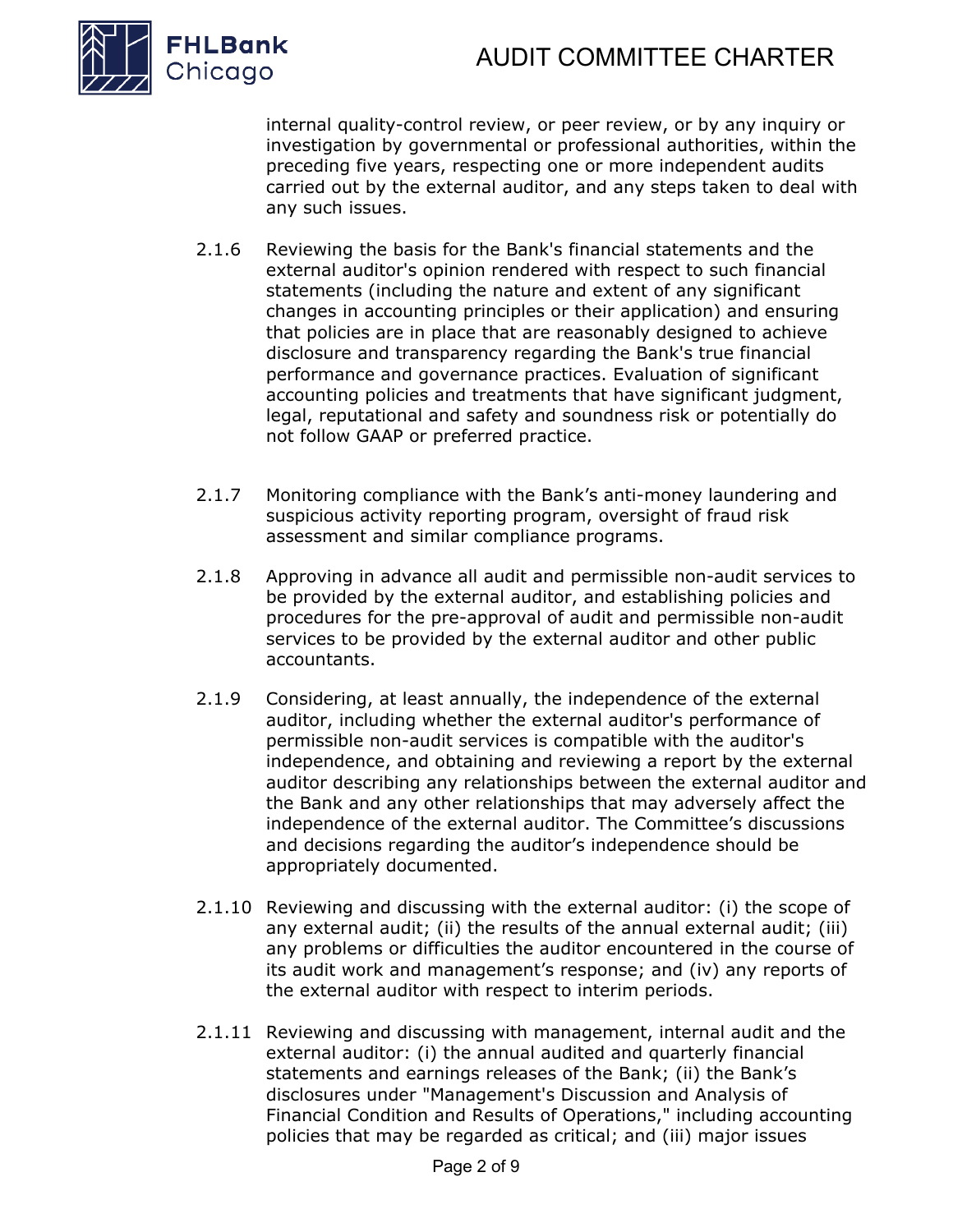



regarding the Bank's accounting principles and financial statement presentations, including: any significant changes in the Bank's selection or application of accounting principles and financial statement presentations, alternative treatments, including those suggested by the external auditor, and their implications, and (iv) how management and the external auditor assess financial statement materiality. Reviewing all necessary communication received from the external auditor, including Statement on Auditing Standards 114 and Auditing Standard 5, in a timely manner.

- 2.1.12 Recommending to the Board, based on the review and discussion described in this charter, whether the financial statements should be included in the Bank's Annual Report on Form 10-K.
- 2.1.13 Determining that no restrictions are imposed upon the audit scope.
- 2.1.14 Ensuring that management has established and is maintaining an adequate internal control system within the Bank by: (i) receiving from the external auditor and management, and reviewing, reports regarding the Bank's internal control system and the resolution of identified material weaknesses and reportable conditions in the internal control system, including the prevention or detection of management override or compromise of the internal control system; (ii) reviewing the programs, policies and compliance systems of the Bank designed to ensure compliance with applicable laws, regulations, other legal and regulatory requirements and policies; and (iii) monitoring the results of these compliance efforts, as well as reviewing the Bank's codes of conduct and programs to monitor compliance with such codes.
- 2.1.15 Reviewing security for computer systems, facilities, and back-up systems.
- 2.1.16 Reviewing the findings of any examination by a regulatory agency.
- 2.1.17 Reviewing management's response to audit findings and reports and regulatory examinations.
- 2.1.18 Reviewing management's implementation of corrective actions in response to events, independent reports, audit findings, and regulatory examinations, and ensuring that these occur in an appropriate timeframe.
- 2.1.19 Conducting or authorizing investigations into any matters within the Audit Committee's scope of responsibilities.
- 2.1.20 Reviewing and discussing the Bank's practices with respect to risk assessment and risk management.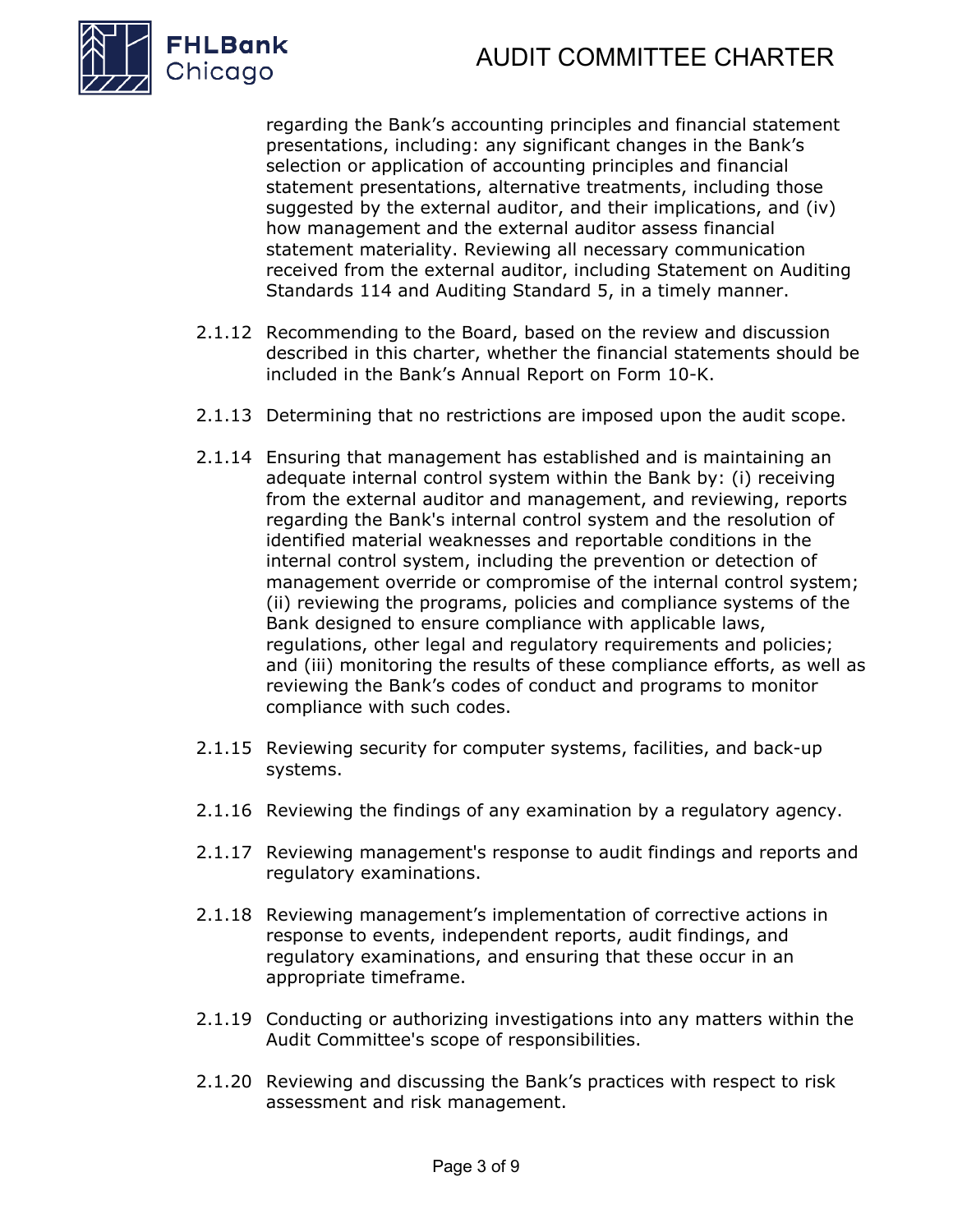

- 2.1.21 Overseeing any investigation of conflicts of interest or unethical conduct.
- 2.1.22 Conducting and approving the selection, compensation, performance evaluation, and if necessary, replacement of the Chief Audit Executive. Ensuring that the compensation of the Chief Audit Executive and staff is appropriate, with a focus on performance of internal audit activities and not the financial performance of the Bank. Compensation of the Chief Audit Executive will be periodically benchmarked to market to ensure reasonableness and comparability. Documented performance evaluation of the Chief Audit Executive will include input from senior management and external auditors, and from any outside peer reviews or assessments including regulatory examinations. The Chief Audit Executive may be removed only with the approval of the Audit Committee. Should the Audit Committee consider a candidate for Chief Audit Executive with potential conflicts of interest, any conflicts as well as any mitigating considerations, should be disclosed to and discussed by the Audit Committee and should be clearly documented in Audit Committee records.
- 2.1.23 Establishing an independent Internal Audit function, providing oversight for the Internal Audit function by reviewing the scope of audit services required, adequacy of audit resources, significant accounting policies, significant risks and exposures, audit activities and audit findings, and internal audit performance evaluation. Reviewing and approving the Internal Audit Department's risk-based plan, including any significant changes, as well as the audit methodology, and audit budget and resource plan, including any revisions. Ensuring the Internal Audit Department is appropriately designed, staffed with appropriate and professionally competent personnel who are independent and objective, and adequately trained and competent to carry out the Internal Audit function. Reviewing Internal Audit's annual risk assessment methodology, thematic/lessons learned analyses, assessment of co-sourcing activities, and Internal Audit's issue identification, monitoring, and tracking process. Evaluating Internal Audit's compliance with appropriate professional standards, including Institute of Internal Auditor standards.
- 2.1.24 At least annually, the Audit Committee should confirm with the Chief Audit Executive and document whether he/she or any member of the internal audit department has any actual, potential, or apparent conflicts of interest, and should develop appropriate limits for his or her activities accordingly.
- 2.1.25 At least annually, the Audit Committee should review, with appropriate professional assistance, the committee's performance in light of the requirements of laws, rules, regulations that are applicable to its activities and duties as well as those of the Internal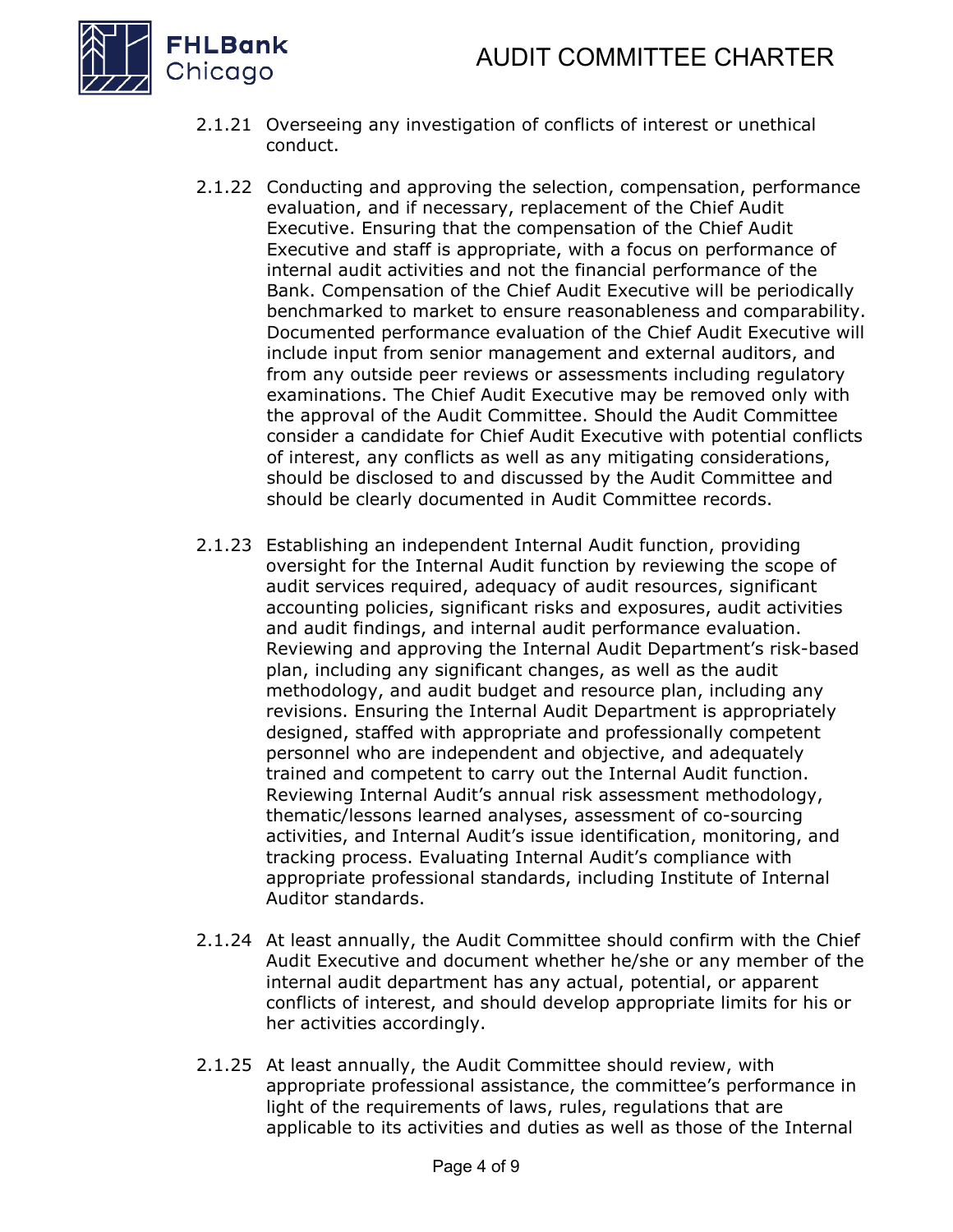

Audit Department. The Audit Committee should also assess whether it is operating consistent with applicable regulatory guidance. The Audit Committee should provide the FHFA Chief Accountant with the materials and procedures employed in such review, as well as the final report.

- 2.1.26 At least annually, the Audit Committee will review and assess the adequacy of the Charters of the Audit Committee and the Internal Audit Department, and approve or suggest amendments as necessary. The Audit Committee will consider requirements of applicable laws regulations and guidelines in conducting its review.
- 2.1.27 Performing an Audit Committee self-evaluation at least annually.
- 2.1.28 Re-approving the Charter of the Internal Audit Department at least every three years; Re-approving the Charter of the Audit Committee at least every three (3) years by recommending it to the Board for its final approval.
- 2.1.29 Directing management to maintain the reliability and integrity of accounting policies and financial reporting and disclosure practices of the Bank.
- 2.1.30 Reviewing the policies and procedures established by management to assess and monitor implementation of the Bank's strategic business plan and its operating goals and objectives.
- 2.1.31 Reviewing and discussing: (i) Bank practices with respect to earnings press releases and financial information; and (ii) earnings guidance provided to analysts and ratings agencies, if any.
- 2.1.32 Establishing procedures for the receipt, retention and treatment of complaints received by the Bank regarding accounting, internal accounting controls and auditing matters, including procedures for confidential, anonymous submission of concerns by employees regarding questionable accounting and auditing matters.
- 2.1.33 Establishing policies for the hiring of employees and former employees of the external auditor.
- 2.1.34 Reporting periodically its activities and findings to the Board.
- 2.1.35 Preparing a report of the Audit Committee to be included in the Bank's Annual Report on Form 10-K. Each year, with staff assistance, review current best practices and enhance the Audit Committee report, as necessary.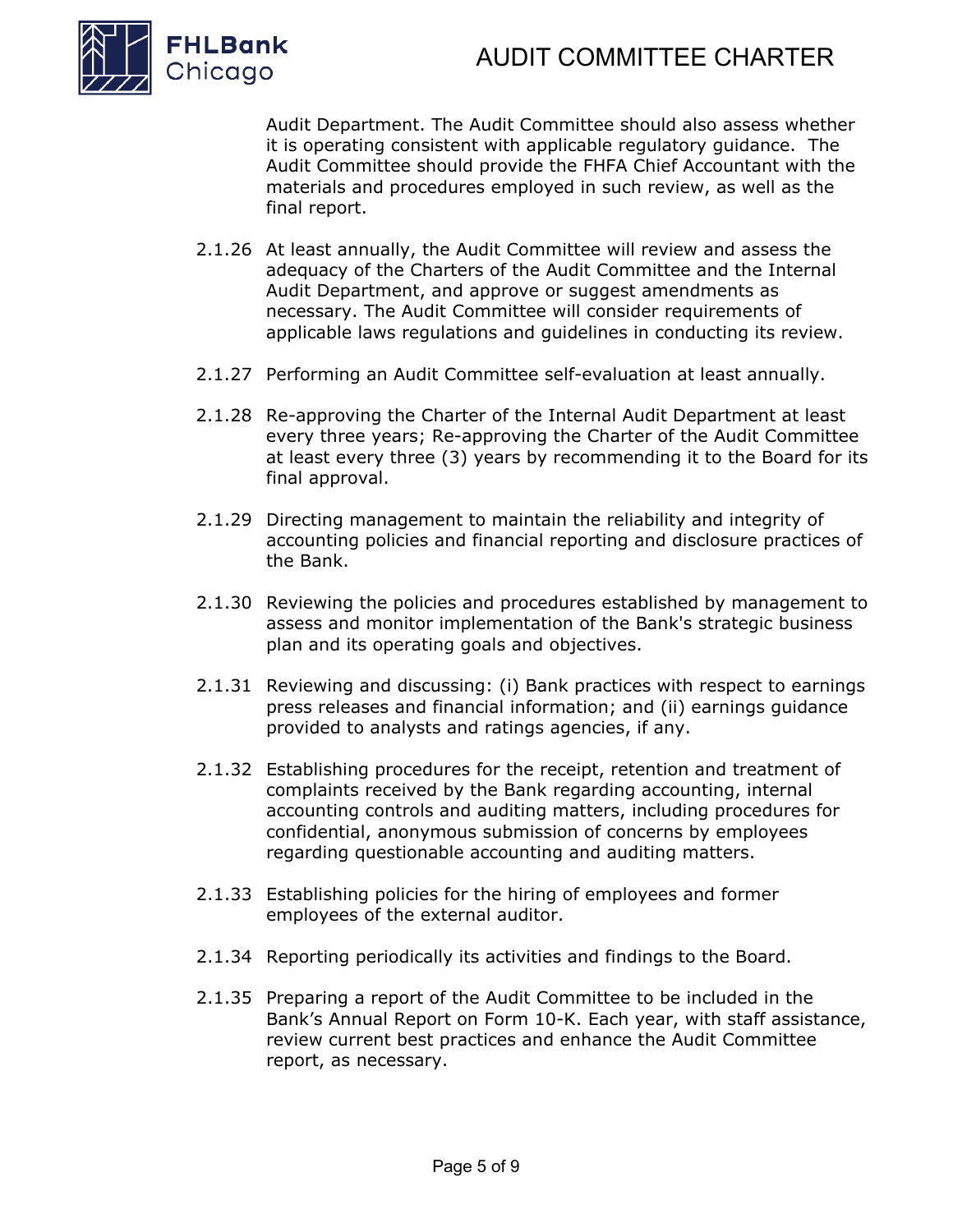

- 2.1.36 Ensure management provides it with adequate information and reports to carry out its duties and responsibilities and challenge management and auditors where appropriate.
- 2.1.37 Ensuring that the Bank has policies in place to ensure theprimary regulator is informed of significant events impacting the safety and soundness of the Bank particularly with respect to financial reporting and audit governance. Specifically:
	- 2.1.37.1 Proposals to change the external auditor, selection plans for the external auditor, transition plans for changes in the external auditor.
	- 2.1.37.2 Any accounting treatments or policies identified as having significant legal, reputation, or safety and soundness risk with a focus on accounting treatments or policies that do not employ GAAP or preferred methods.
	- 2.1.37.3 The Audit Committee should provide the regulator's Chief Accountant with the materials and procedures employed in any review of its activities and duties.
	- 2.1.37.4 No less frequently than every two years, the Audit Committee should assess the costs and benefits of engaging an independent third party to evaluate one or more accounting policy areas, and report its findings to the Board, senior management, and the regulator's Chief Accountant.
	- 2.1.37.5 If the Audit Committee determines that the results of its assessment warrant a targeted evaluation, it should then consider the appropriate form and scope of the engagement. Given the potential relevance of such assessments to the regulator's supervisory responsibilities, the Audit Committee should ensure the Bank structures any targeted evaluation engagement so as to make reports and workpapers available for review by the regulator.
- 2.1.38 Considering, at least annually, the independence of the public accountants engaged by the Bank in the light of their potential to participate in a selection process as external auditor for the FHLBank System, including whether the accountants performance of permissible non-audit services is compatible with the potential auditor's independence, and obtaining and reviewing a report by the public accountants describing any relationships between the public accountants and the Bank and any other relationships that may adversely affect their ability to provide external audit services to the Bank.
- 2.1.39 Oversight of the procurement and performance of vendor supplied audit services to the internal audit function and related Bank activities, including ensuring adequate strategies are in place to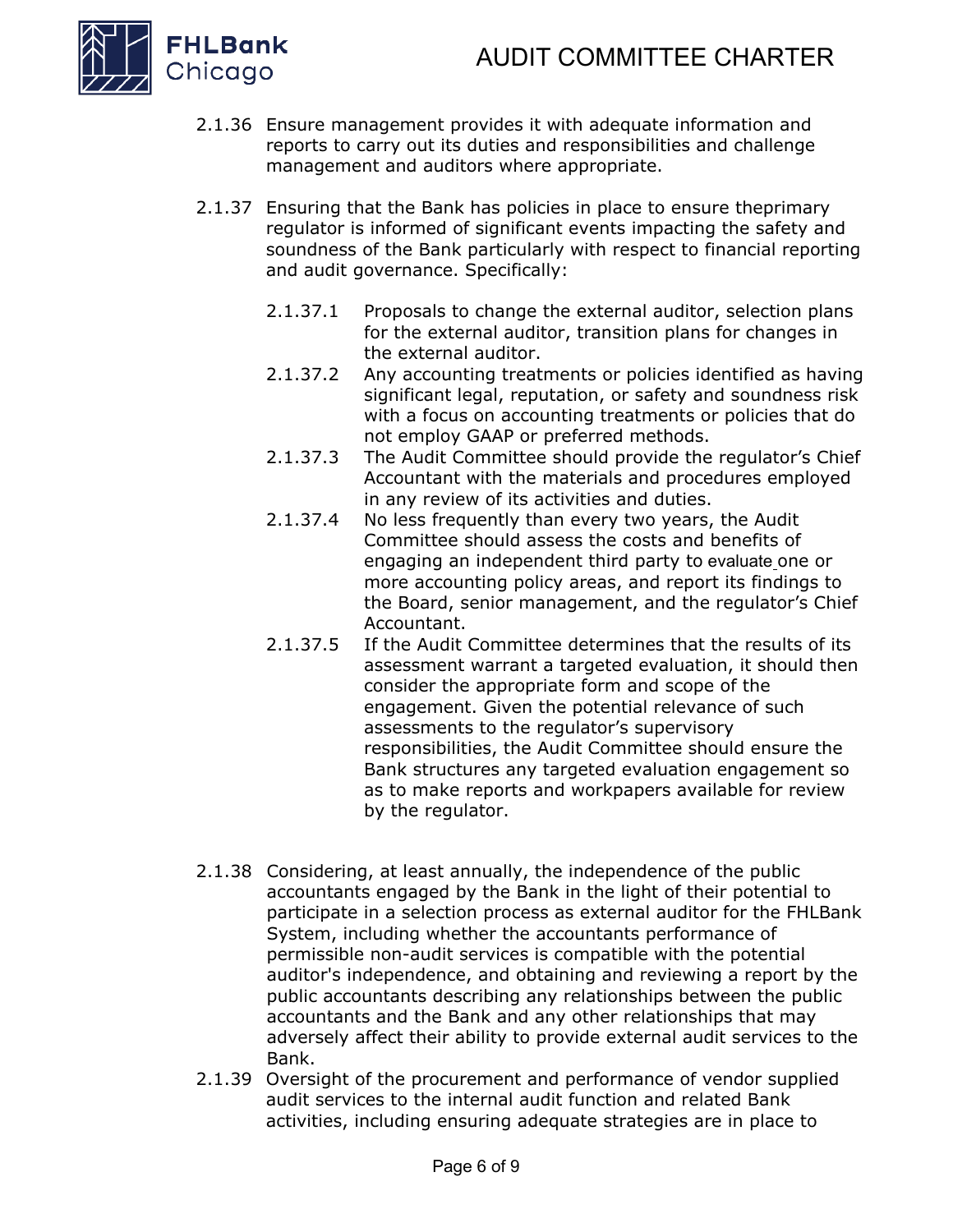



consider and retain minority and women-owned vendors and the oversight of diversity and inclusion practices by all relevant vendors.

- 2.2 The above responsibilities of the Audit Committee will be discharged through discussions with the internal and external auditors and Bank management and review of audit reports.
- 2.3 The responsibility of the Audit Committee is limited to matters upon which the Board has the authority to make a final determination.
- 2.4 The Audit Committee may retain independent outside counsel, accountants, experts and other advisors as it determines appropriate to assist it, upon determination that such action is necessary to properly discharge its responsibilities and duties. The Bank shall make available appropriate funding, as determined by the Audit Committee, for payment of compensation to the external auditor, to any independent advisors or counsel engaged by the Audit Committee, and ordinary administrative expenses that are necessary or appropriate for the Audit Committee to carry out its duties.
- 2.5 The Audit Committee's duties do not include planning or conducting audits or preparing the Bank's financial statements.
- 2.6 The Chief Audit Executive shall report directly to the Audit Committee on substantive matters and is ultimately accountable to the Audit Committee and the Board. The Chief Audit Executive, Internal Audit staff, and external auditors shall have unrestricted access to the Audit Committee without the need for any prior management knowledge or approval.

### **3.0 MEMBERS, OFFICERS AND TERMS**

- 3.1 Chairperson. A Chairperson and a Vice-Chairperson of the Audit Committee shall be designated by the Board from time to time, but at least annually. In the event of the absence of the Chairperson of the Audit Committee, the Vice-Chairperson of the Audit Committee shall act as Chairperson.
- 3.2 Members and Terms. The other members of the Audit Committee (i) shall be chosen from among the remaining Directors of the Board, (ii) shall include member and independent Directors, (iii) shall be balanced among community financial institutions and other members, and (iv) shall serve such terms as may, from time to time, be set by the Board. In determining membership of the Audit Committee, the Board will provide for continuity of service. All Audit Committee members, including the Chairperson and Vice-Chairperson, shall meet the criteria of independence set forth below in section 3.4. At least one member of the Audit Committee shall have extensive accounting or related financial management experience. To facilitate transition from year to year, the Chairperson of the Audit Committee may designate members of the prior year's committee as full voting members at any meeting of the Audit Committee.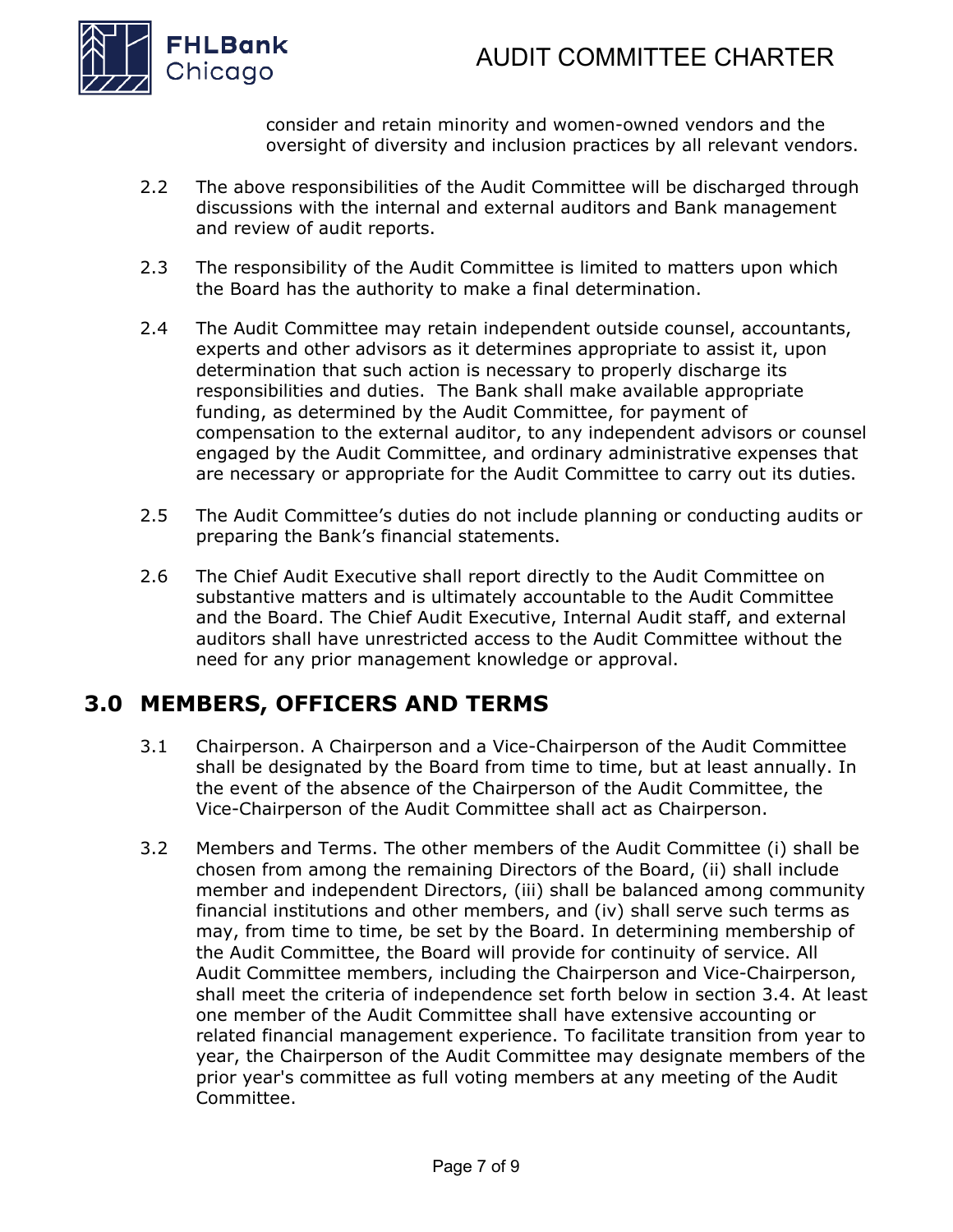# AUDIT COMMITTEE CHARTER



- 3.3 Staff. The Chief Audit Executive and his/her staff shall serve as staff to the Audit Committee, and shall conduct such studies and analyses and make such presentations as the Audit Committee needs to carry out its responsibilities.
- 3.4 Independence. Any Board member shall be considered to be sufficiently independent to serve as a member of the Audit Committee if that Director does not have a disqualifying relationship with the Bank or its management that would interfere with the exercise of that Director's independent judgment. Such disqualifying relationships include, but are not limited to: being employed by the Bank in the current year or any of the past five years; accepting any compensation from the Bank other than compensation for service as a Board Director; serving or having served in any of the past five years as a consultant, advisor, promoter, underwriter, or legal counsel of or to the Bank; or being an immediate family member of an individual who is, or has been in any of the past five years, employed by the Bank as an executive officer.
- 3.5 Financial Expert. The Audit Committee shall at least annually evaluate its membership and determine if one or more members of the Audit Committee would qualify as a Financial Expert as currently defined by regulation and best practice. The Audit Committee shall also evaluate if the individuals qualify as 'independent' within the terms of the current NYSE or similar rules.

#### **4.0 MEETINGS**

- 4.1 Meetings. The Audit Committee may establish its own procedures and shall meet in accordance with such procedures.
- 4.2 Required Meetings. The Audit Committee shall meet at least four times annually with the Chief Audit Executive and the external auditors shall attend at least two of such meetings. The Audit Committee shall meet in executive session at its discretion with such participants as it may determine, as often as it desires. The Audit Committee shall meet separately in executive session, periodically, with management, the Chief Audit Executive and the external auditor. The Audit Committee shall report regularly to the full Board with respect to its activities.
- 4.3 Participation by Telephone or Other Electronic Means. An Audit Committee meeting may be conducted by tele-conference, video conference, internet, or through other approved electronic means which permit all Audit Committee members attending the meeting to communicate with all other persons so participating, whenever the Chairperson of the Audit Committee determines that it is desirable. Between meetings, the Audit Committee may conduct business by correspondence, including electronic means. Audit Committee members may also vote electronically by sending their electronic vote to the person as may be designated by the Chairperson of the Audit Committee.
- 4.4 Special Meeting. The Chairperson of the Audit Committee or the President & Chief Executive Officer of the Bank may call a special meeting of the Audit